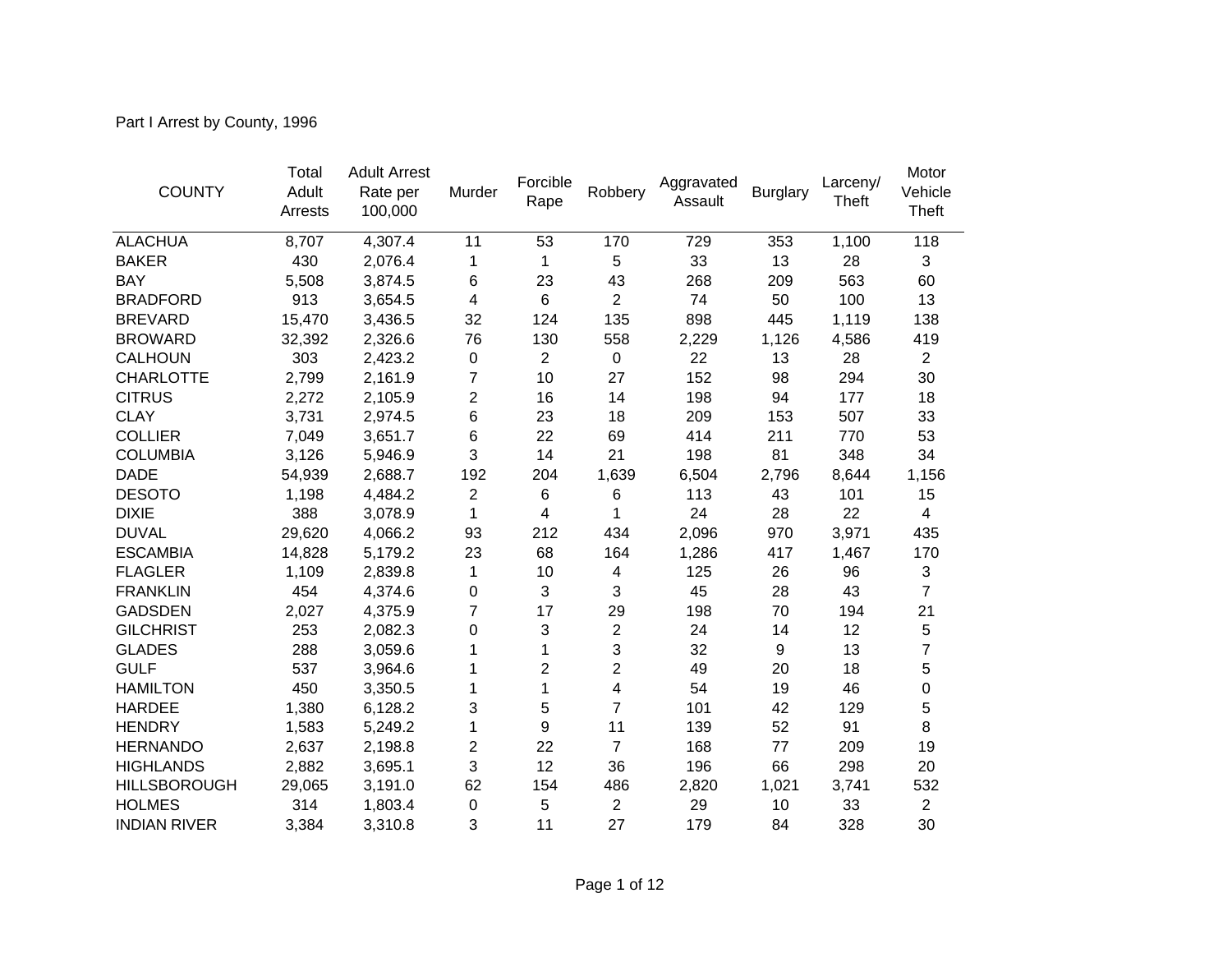Part I Arrest by County, 1996

| <b>COUNTY</b>     | Total<br>Adult<br>Arrests | <b>Adult Arrest</b><br>Rate per<br>100,000 | Murder         | Forcible<br>Rape | Robbery     | Aggravated<br>Assault | <b>Burglary</b> | Larceny/<br>Theft | Motor<br>Vehicle<br>Theft |
|-------------------|---------------------------|--------------------------------------------|----------------|------------------|-------------|-----------------------|-----------------|-------------------|---------------------------|
| <b>JACKSON</b>    | 1,267                     | 2,605.4                                    | 3              | $\overline{5}$   | 15          | 111                   | 34              | 161               | 24                        |
| <b>JEFFERSON</b>  | 738                       | 5,381.8                                    | $\mathbf 0$    | 4                | 11          | 84                    | 29              | 78                | $\overline{7}$            |
| LAFAYETTE         | 122                       | 1,739.9                                    | 3              | $\mathbf 1$      | 1           | 18                    | $\overline{7}$  | 5                 | 1                         |
| LAKE              | 5,550                     | 3,044.3                                    | 4              | 35               | 45          | 434                   | 179             | 497               | 58                        |
| <b>LEE</b>        | 6,274                     | 1,635.1                                    | 23             | 37               | 89          | 453                   | 263             | 716               | 75                        |
| <b>LEON</b>       | 8,717                     | 3,933.3                                    | $\overline{7}$ | 56               | 81          | 588                   | 218             | 1,288             | 99                        |
| LEVY              | 931                       | 3,033.6                                    | $\overline{c}$ | 9                | 13          | 89                    | 46              | 79                | 13                        |
| <b>LIBERTY</b>    | 24                        | 322.6                                      | $\mathbf 0$    | 0                | $\mathbf 0$ | 1                     | $\mathbf 0$     | $\overline{7}$    | 3                         |
| <b>MADISON</b>    | 1,157                     | 6,172.3                                    | $\overline{2}$ | $\overline{7}$   | 10          | 94                    | 28              | 121               | $\mathbf 0$               |
| <b>MANATEE</b>    | 9,574                     | 3,977.8                                    | 9              | 58               | 129         | 694                   | 253             | 1,225             | 160                       |
| <b>MARION</b>     | 4,302                     | 1,876.5                                    | 9              | 46               | 83          | 492                   | 250             | 357               | 66                        |
| <b>MARTIN</b>     | 5,685                     | 4,966.6                                    | $\overline{7}$ | 17               | 42          | 294                   | 143             | 457               | 14                        |
| <b>MONROE</b>     | 5,611                     | 6,696.6                                    | 10             | 21               | 25          | 342                   | 145             | 479               | 45                        |
| <b>NASSAU</b>     | 1,416                     | 2,771.2                                    | 1              | 9                | 20          | 146                   | 53              | 147               | 25                        |
| <b>OKALOOSA</b>   | 4,381                     | 2,650.0                                    | 2              | 16               | 27          | 215                   | 103             | 406               | 40                        |
| <b>OKEECHOBEE</b> | 1,936                     | 5,754.5                                    | 4              | $\overline{7}$   | 12          | 154                   | 52              | 146               | 15                        |
| <b>ORANGE</b>     | 37,860                    | 4,869.1                                    | 67             | 205              | 639         | 3,076                 | 1,210           | 5,468             | 534                       |
| <b>OSCEOLA</b>    | 5,049                     | 3,613.6                                    | 4              | 41               | 63          | 433                   | 199             | 613               | 72                        |
| <b>PALM BEACH</b> | 29,117                    | 2,965.7                                    | 74             | 124              | 430         | 2,072                 | 1,058           | 2,563             | 451                       |
| <b>PASCO</b>      | 7,504                     | 2,421.1                                    | 19             | 35               | 43          | 516                   | 251             | 520               | 61                        |
| <b>PINELLAS</b>   | 30,674                    | 3,480.2                                    | 29             | 129              | 329         | 2,055                 | 1,070           | 2,781             | 292                       |
| <b>POLK</b>       | 13,385                    | 2,956.7                                    | 30             | 61               | 208         | 1,211                 | 562             | 1,371             | 183                       |
| <b>PUTNAM</b>     | 3,212                     | 4,569.8                                    | $\overline{7}$ | 31               | 41          | 356                   | 109             | 264               | 31                        |
| ST. JOHNS         | 3,036                     | 2,984.4                                    | 11             | 20               | 35          | 229                   | 110             | 371               | 33                        |
| <b>ST. LUCIE</b>  | 7,874                     | 4,487.7                                    | 16             | 35               | 61          | 589                   | 216             | 643               | 99                        |
| SANTA ROSA        | 2,407                     | 2,443.9                                    | 6              | 24               | 8           | 133                   | 59              | 194               | 32                        |
| <b>SARASOTA</b>   | 9,384                     | 3,107.9                                    | 5              | 46               | 108         | 478                   | 295             | 778               | 148                       |
| <b>SEMINOLE</b>   | 5,889                     | 1,789.8                                    | 23             | 28               | 102         | 545                   | 272             | 615               | 96                        |
| <b>SUMTER</b>     | 871                       | 2,145.7                                    | 0              | 13               | 5           | 76                    | 22              | 99                | 9                         |
| <b>SUWANNEE</b>   | 1,009                     | 3,210.9                                    | $\overline{7}$ | 8                | 3           | 53                    | 37              | 94                | 8                         |
| <b>TAYLOR</b>     | 771                       | 4,053.2                                    | 1              | 3                | 3           | 51                    | 41              | 65                | 5                         |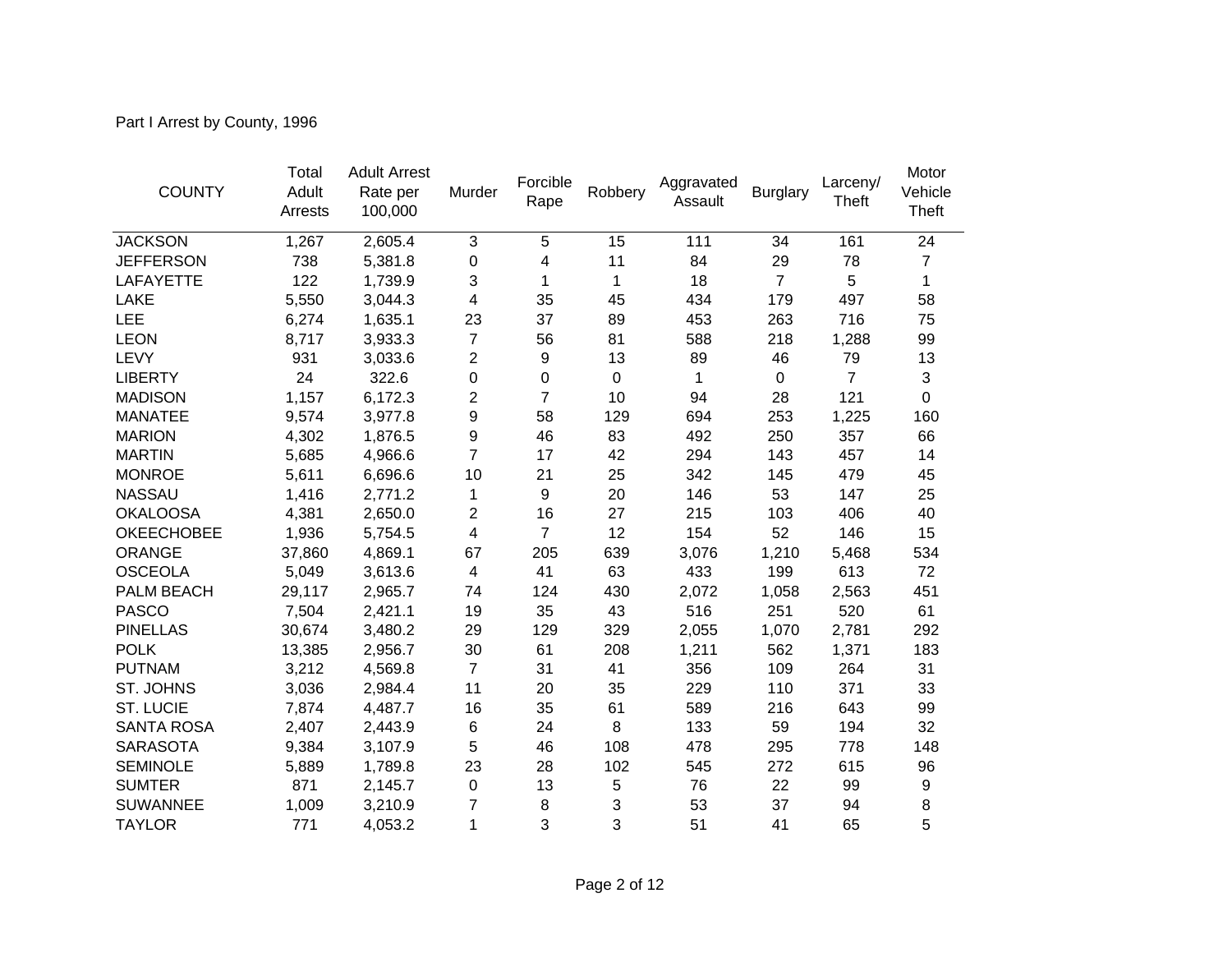Part I Arrest by County, 1996

| <b>COUNTY</b>     | Total<br>Adult<br>Arrests | <b>Adult Arrest</b><br>Rate per<br>100,000 | Murder | Forcible<br>Rape | Robbery | Aggravated<br>Assault | <b>Burglary</b> | Larceny/<br>Theft | Motor<br>Vehicle<br>Theft |
|-------------------|---------------------------|--------------------------------------------|--------|------------------|---------|-----------------------|-----------------|-------------------|---------------------------|
| <b>UNION</b>      | 247                       | 1.896.6                                    |        | $\overline{2}$   | 2       | 29                    | 8               | 19                | 4                         |
| <b>VOLUSIA</b>    | 20,328                    | 4,992.2                                    | 42     | 108              | 196     | 1,405                 | 510             | 1,302             | 243                       |
| <b>WAKULLA</b>    | 629                       | 3,490.2                                    | 6      | 10               | 8       | 54                    | 20              | 38                | 10                        |
| <b>WALTON</b>     | 1.314                     | 3,827.8                                    | 0      | 5                | 5       | 77                    | 45              | 112               | 14                        |
| <b>WASHINGTON</b> | 611                       | 3,093.5                                    |        | 5                | 11      | 29                    | 16              | 72                | 13                        |
| Total             | 468,892                   | 3,253.6                                    | 985    | 2,434            | 6,832   | 37,282                | 16,551          | 53.227            | 6,348                     |

SOURCE: Florida Department of Law Enforcement. (1996). Computer Criminal History Database [Computer program]. Tallahassee, FL: FDLE.

\*As of the date this data was published 66,067 criminal fingerprint cards had not yet been broken down into the various reporting categories for statistical comparisons. Caution should be used in comparing the individual breakdown categories in that each could be significantly impacted by the records currently not included.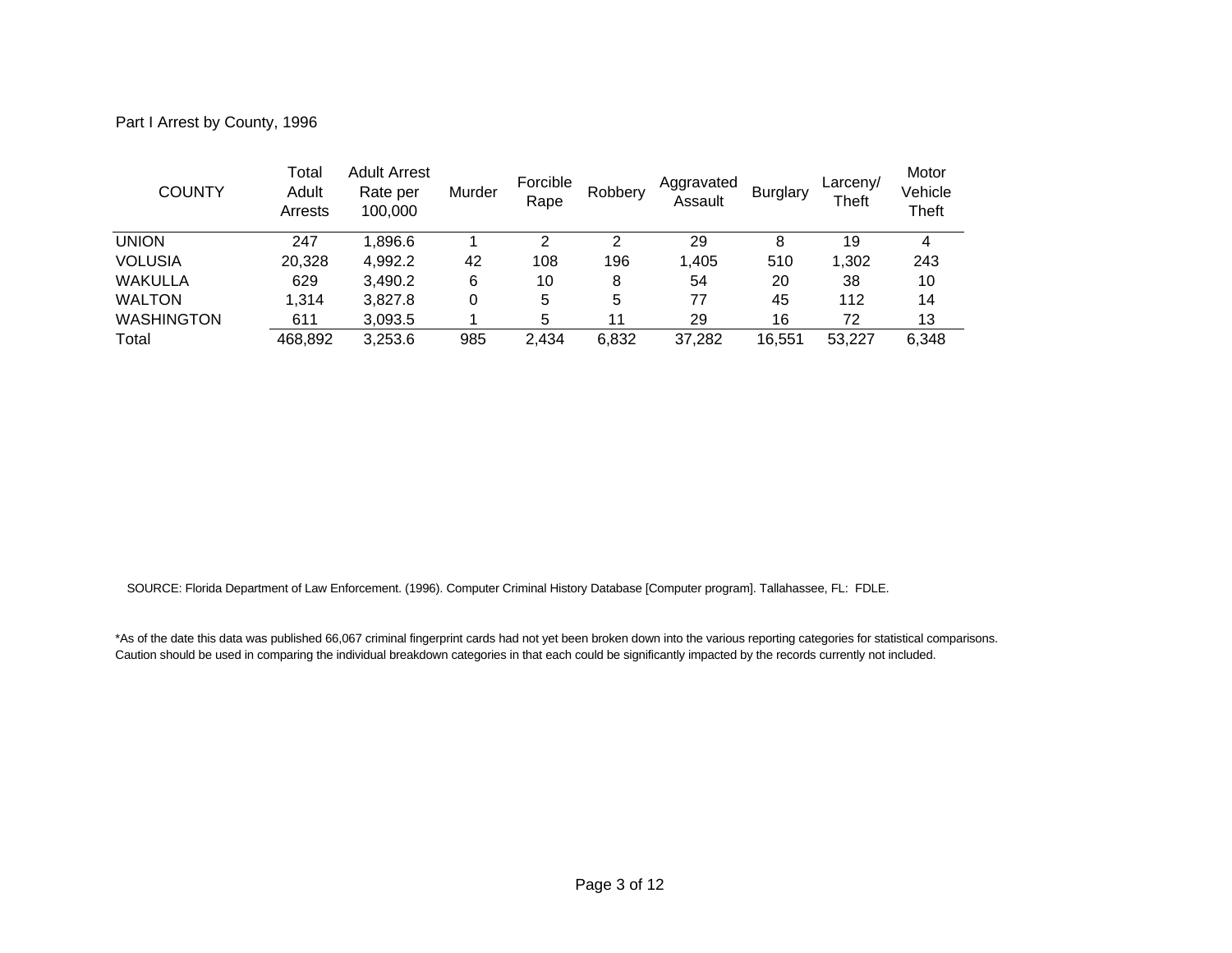Part II Arrest by County, 1996

| <b>COUNTY</b>       |              | Other    |                | Forgery/       | Fraud          | Embezzlement   | Stolen         | Vandalism      | Weapons        | Prostitution/ | Non-Forcible   |
|---------------------|--------------|----------|----------------|----------------|----------------|----------------|----------------|----------------|----------------|---------------|----------------|
|                     | Manslaughter | Assaults | Arson          | Counterfieting |                |                | Property       |                | Violations     | Comm Vice     | Sex Offenses   |
| <b>ALACHUA</b>      | 3            | 878      | 8              | 152            | 575            | 0              | 52             | 46             | 213            | 105           | 40             |
| <b>BAKER</b>        | $\Omega$     | 22       | 0              | 6              | 9              | 0              | 3              | 8              | 11             | $\mathbf 0$   | 11             |
| <b>BAY</b>          | 2            | 533      | 2              | 84             | 596            | 0              | 24             | 40             | 97             | 3             | 34             |
| <b>BRADFORD</b>     |              | 95       | 2              | 8              | 27             | 0              | 3              | 4              | 21             | 1             | 4              |
| <b>BREVARD</b>      |              | 1,773    | 8              | 113            | 600            | 0              | 81             | 88             | 173            | 80            | 104            |
| <b>BROWARD</b>      | 13           | 1,720    | 24             | 286            | 519            | $\overline{2}$ | 572            | 116            | 607            | 882           | 221            |
| CALHOUN             |              | 29       | 0              | 6              | 12             | 0              | $\overline{c}$ | 4              | $\overline{7}$ | 0             | 3              |
| <b>CHARLOTTE</b>    | $\Omega$     | 313      |                | 22             | 94             | 0              | 9              | 8              | 23             |               | 15             |
| <b>CITRUS</b>       |              | 303      |                | 22             | 167            | 0              | 32             | 12             | 26             | 0             | 21             |
| <b>CLAY</b>         | 2            | 371      | 9              | 66             | 701            | 0              | 19             | 38             | 40             | 5             | 44             |
| <b>COLLIER</b>      | 5            | 808      | 4              | 31             | 259            | 0              | 52             | 29             | 113            | 87            | 22             |
| <b>COLUMBIA</b>     | 2            | 287      | 3              | 12             | 141            | 0              | 8              | 22             | 41             | 3             | 6              |
| <b>DADE</b>         | 15           | 4,508    | 36             | 322            | 749            | 0              | 291            | 242            | 1,191          | 540           | 306            |
| <b>DESOTO</b>       | 3            | 75       |                | 15             | 24             | 0              | 7              | 4              | 21             | 0             | 4              |
| <b>DIXIE</b>        | $\Omega$     | 20       | 1              | 4              | 6              | 0              | $\overline{2}$ | 6              | 14             | $\Omega$      | 6              |
| <b>DUVAL</b>        | 5            | 3,164    | 32             | 510            | 3,176          | 3              | 147            | 73             | 539            | 762           | 268            |
| <b>ESCAMBIA</b>     | 6            | 1,563    | 9              | 87             | 1,154          | 0              | 53             | 150            | 193            | 56            | 81             |
| <b>FLAGLER</b>      | $\Omega$     | 152      |                | 12             | 35             | 0              | 6              | 12             | 23             | 0             | 15             |
| <b>FRANKLIN</b>     | $\Omega$     | 58       | $\overline{2}$ |                | 18             | 0              | $\overline{2}$ | 11             | 10             | $\Omega$      | 8              |
| <b>GADSDEN</b>      | 0            | 209      | 3              | 9              | 59             | 0              | 16             | 19             | 40             | 0             | 11             |
| <b>GILCHRIST</b>    | 0            | 13       | 0              | 2              | 17             | 0              | $\overline{2}$ | $\overline{2}$ |                | 0             |                |
| <b>GLADES</b>       | O            | 49       | $\Omega$       | 4              | $\overline{c}$ | 0              | 0              | 2              | 5              | 5             | 2              |
| <b>GULF</b>         |              | 36       | $\Omega$       |                | 12             | 0              | 0              | 6              | 11             | $\Omega$      | $\overline{c}$ |
| <b>HAMILTON</b>     | 0            | 44       | $\overline{2}$ | 5              | 12             | 0              | 5              | 8              | 5              | 0             |                |
| <b>HARDEE</b>       | $\Omega$     | 208      | 4              | $\overline{7}$ | 37             | 0              |                | 16             | 43             |               |                |
| <b>HENDRY</b>       | $\Omega$     | 249      | $\mathbf 0$    | 17             | 23             | 0              | 7              | 17             | 32             | 15            | 19             |
| <b>HERNANDO</b>     | 8            | 332      | $\overline{2}$ | 26             | 129            | 0              | 16             | 6              | 27             | 0             | 21             |
| <b>HIGHLANDS</b>    | 2            | 502      | $\mathbf 0$    | 9              | 71             | 0              | 11             | 17             | 46             |               | 15             |
| <b>HILLSBOROUGH</b> | 17           | 4,069    | 30             | 160            | 1,697          | 0              | 104            | 178            | 605            | 429           | 131            |
| <b>HOLMES</b>       | $\Omega$     | 49       | 0              | 12             | 13             | 0              | 3              | $\overline{7}$ | 6              | 0             | 5              |
| <b>INDIAN RIVER</b> |              | 385      |                | 21             | 100            | 0              | 14             | 29             | 43             |               | 12             |
| <b>JACKSON</b>      | O            | 122      | 4              | 19             | 62             | 0              | 9              | 4              | 9              |               | 9              |
| <b>JEFFERSON</b>    | $\Omega$     | 69       | $\overline{0}$ | 4              | 13             | 0              |                | 8              | 23             |               | 3              |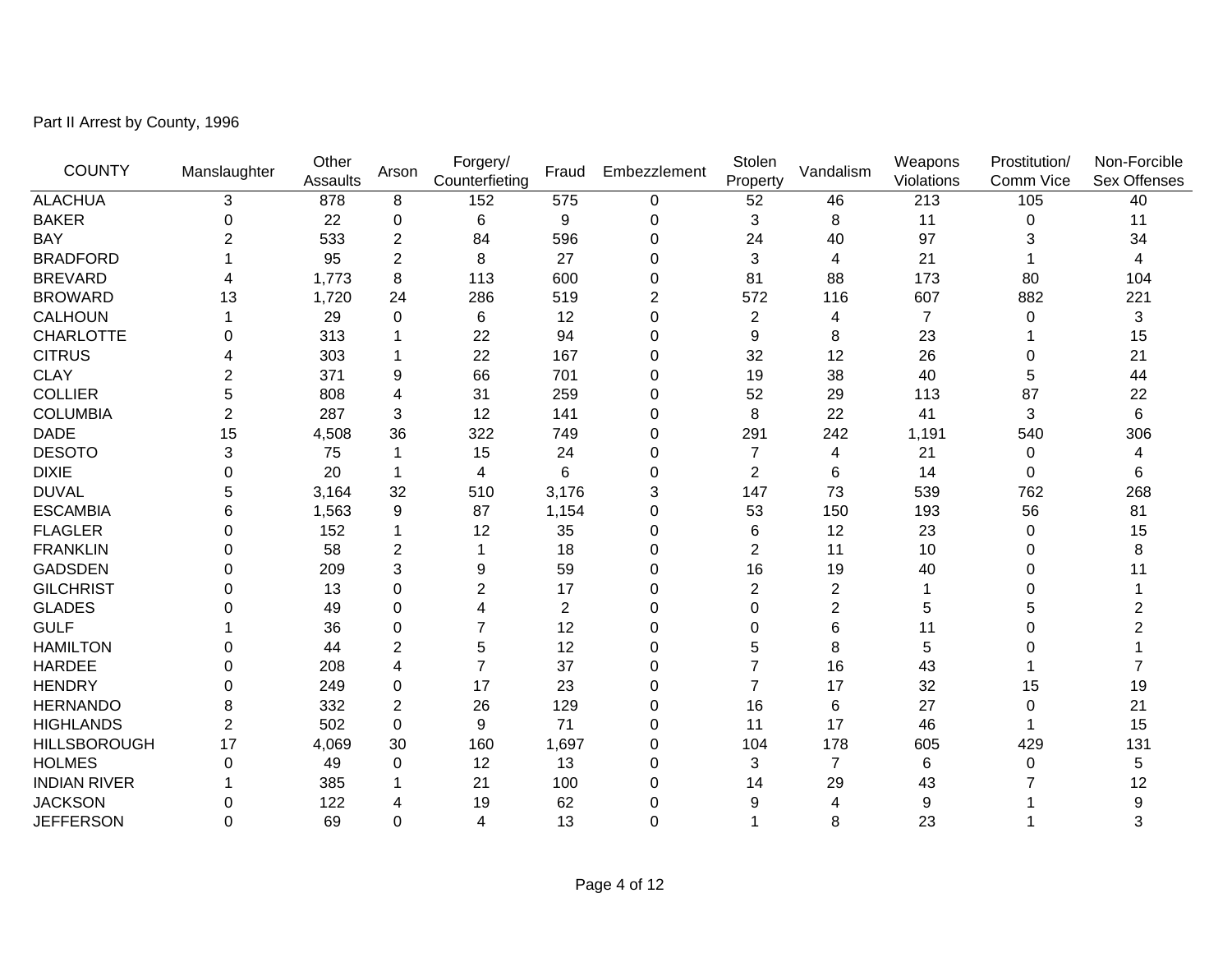Part II Arrest by County, 1996

| <b>COUNTY</b>     |                | Other    |                | Forgery/       |             |                | Stolen         |                | Weapons      | Prostitution/  | Non-Forcible   |
|-------------------|----------------|----------|----------------|----------------|-------------|----------------|----------------|----------------|--------------|----------------|----------------|
|                   | Manslaughter   | Assaults | Arson          | Counterfieting | Fraud       | Embezzlement   | Property       | Vandalism      | Violations   | Comm Vice      | Sex Offenses   |
| LAFAYETTE         | $\mathbf 0$    | 21       | $\pmb{0}$      | 0              | $\mathbf 0$ | 0              | 2              | 1              | $\mathbf{2}$ | 0              | 2              |
| <b>LAKE</b>       |                | 562      | 5              | 62             | 197         | 0              | 48             | 18             | 74           | $\overline{c}$ | 40             |
| <b>LEE</b>        | 5              | 475      | 5              | 42             | 84          | 0              | 32             | 19             | 100          | 20             | 39             |
| <b>LEON</b>       | 6              | 816      | 12             | 62             | 810         | 0              | 29             | 69             | 153          | 18             | 40             |
| LEVY              | $\Omega$       | 140      | 0              | 8              | 31          | 0              | 23             | $\overline{7}$ | 26           | 0              | 6              |
| <b>LIBERTY</b>    | 0              | 9        | 0              | 0              | 0           | 0              | 0              | $\Omega$       | $\pmb{0}$    | 0              |                |
| <b>MADISON</b>    | 0              | 125      | 0              | 7              | 27          | 0              | $\overline{2}$ | 23             | 16           | 0              | 4              |
| <b>MANATEE</b>    |                | 1,111    | $\overline{7}$ | 97             | 542         | 0              | 90             | 54             | 123          | 284            | 42             |
| <b>MARION</b>     | 0              | 607      | 14             | 45             | 116         |                | 51             | 15             | 77           | 9              | 39             |
| <b>MARTIN</b>     | 3              | 553      | 2              | 48             | 275         | 0              | 40             | 57             | 71           | 13             | 28             |
| <b>MONROE</b>     | 2              | 491      | 0              | 26             | 171         | 0              | 32             | 50             | 76           | 1              | 37             |
| <b>NASSAU</b>     | $\overline{2}$ | 134      | 4              | 24             | 103         | 0              | 11             | 10             | 27           | $\overline{c}$ | 22             |
| <b>OKALOOSA</b>   | $\overline{2}$ | 517      |                | 45             | 983         | 0              | 23             | 48             | 38           | 3              | 29             |
| <b>OKEECHOBEE</b> | $\overline{2}$ | 255      | 1              | 17             | 49          | 0              | 13             | 9              | 35           | 0              | 16             |
| <b>ORANGE</b>     | 13             | 4,513    | 13             | 272            | 1,563       |                | 136            | 138            | 622          | 161            | 181            |
| <b>OSCEOLA</b>    | $\overline{2}$ | 734      | $\overline{2}$ | 67             | 224         | 0              | 35             | 27             | 65           | 25             | 33             |
| PALM BEACH        | 12             | 2,858    | 16             | 203            | 552         | 0              | 161            | 90             | 485          | 447            | 139            |
| <b>PASCO</b>      |                | 865      | $\overline{7}$ | 59             | 270         | 0              | 58             | 25             | 102          | 5              | 52             |
| <b>PINELLAS</b>   | 11             | 3,018    | 31             | 236            | 1,167       | 0              | 236            | 134            | 525          | 309            | 243            |
| <b>POLK</b>       | 4              | 2,973    | 4              | 53             | 500         | 0              | 47             | 80             | 290          | 207            | 163            |
| <b>PUTNAM</b>     |                | 296      | 9              | 32             | 112         | 0              | 21             | 17             | 56           | 3              | 25             |
| <b>ST. JOHNS</b>  | 2              | 204      | 3              | 50             | 204         | 0              | 26             | 19             | 26           | 1              | 25             |
| <b>ST. LUCIE</b>  | 3              | 857      | 6              | 73             | 282         | 0              | 72             | 59             | 152          | 35             | 45             |
| <b>SANTA ROSA</b> | 4              | 225      | 4              | 29             | 180         | 0              | 9              | 20             | 25           | $\Omega$       | 25             |
| <b>SARASOTA</b>   | 9              | 839      | 9              | 78             | 443         | 0              | 87             | 35             | 164          | 141            | 46             |
| <b>SEMINOLE</b>   | 3              | 805      | 10             | 80             | 226         |                | 45             | 26             | 86           | 17             | 30             |
| <b>SUMTER</b>     | 0              | 119      |                | 10             | 28          | 0              | 12             |                | 12           | 0              | 5              |
| <b>SUWANNEE</b>   | 3              | 122      | 6              | 18             | 20          | 0              | $\overline{c}$ | 15             | 12           | 0              | $\overline{2}$ |
| <b>TAYLOR</b>     | 0              | 49       | $\overline{2}$ | 10             | 30          | 0              | 5              | 7              | 17           | 0              |                |
| <b>UNION</b>      | 0              | 14       | $\overline{2}$ | 5              | 3           | $\Omega$       |                | $\overline{2}$ | 6            | $\Omega$       |                |
| <b>VOLUSIA</b>    | 10             | 2,013    | 5              | 218            | 414         | 2              | 138            | 69             | 318          | 246            | 154            |
| <b>WAKULLA</b>    |                | 136      |                | 4              | 28          | 0              | 3              | 12             | 11           | 0              | 13             |
| <b>WALTON</b>     | $\mathbf 0$    | 117      | 0              | 9              | 75          | $\overline{0}$ | 9              | 17             | 11           | $\Omega$       | 3              |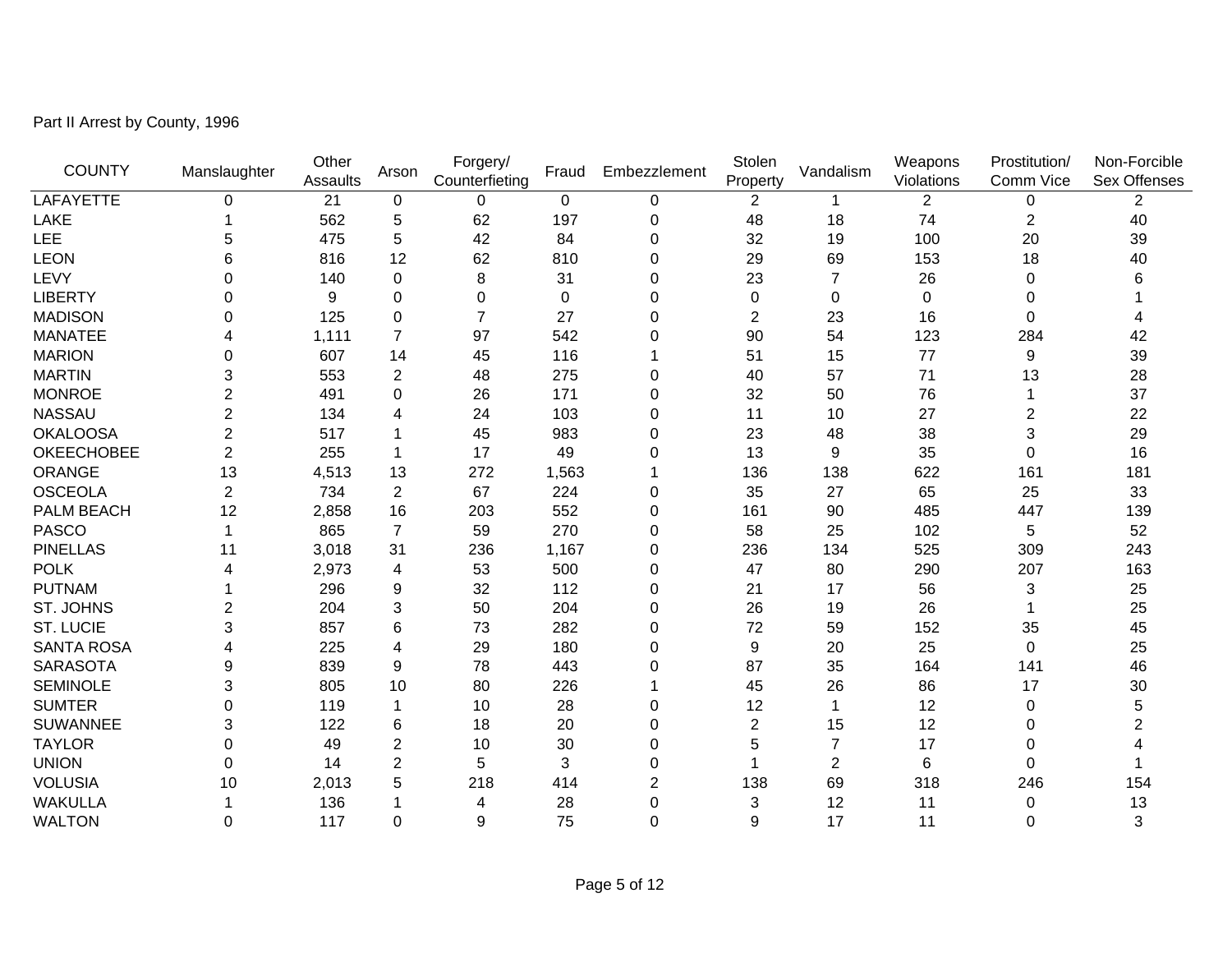## Part II Arrest by County, 1996

| COUNTY            | Manslaughter    | Other<br>Assaults | Arson | oraerv/<br>Counterfietina | -rauc  | Embezzlement | Stolen<br>Property | Vandalism | Weapons<br>Violations | Prostitution/<br>∴omm<br>⊢Vice | Non-Forcible<br>Sex Offenses |
|-------------------|-----------------|-------------------|-------|---------------------------|--------|--------------|--------------------|-----------|-----------------------|--------------------------------|------------------------------|
| <b>WASHINGTON</b> |                 | 45                |       |                           |        |              |                    |           |                       |                                |                              |
| Totai             | 20 <sup>2</sup> | 49,626            | 372   | 4,067                     | 20,859 | 10           | 3,062              | 2,410     | 8,073                 | .934ء                          | 2,991                        |

SOURCE: Florida Department of Law Enforcement. (1996). Computer Criminal History Database [Computer program]. Tallahassee, FL: FDLE.

\*As of the date this data was published 66,067 criminal fingerprint cards had not yet been broken down into the various reporting categories for statistical comparisons. Caution should be used in comparing the individual breakdown categories in that each could be significantly impacted by the records currently not included.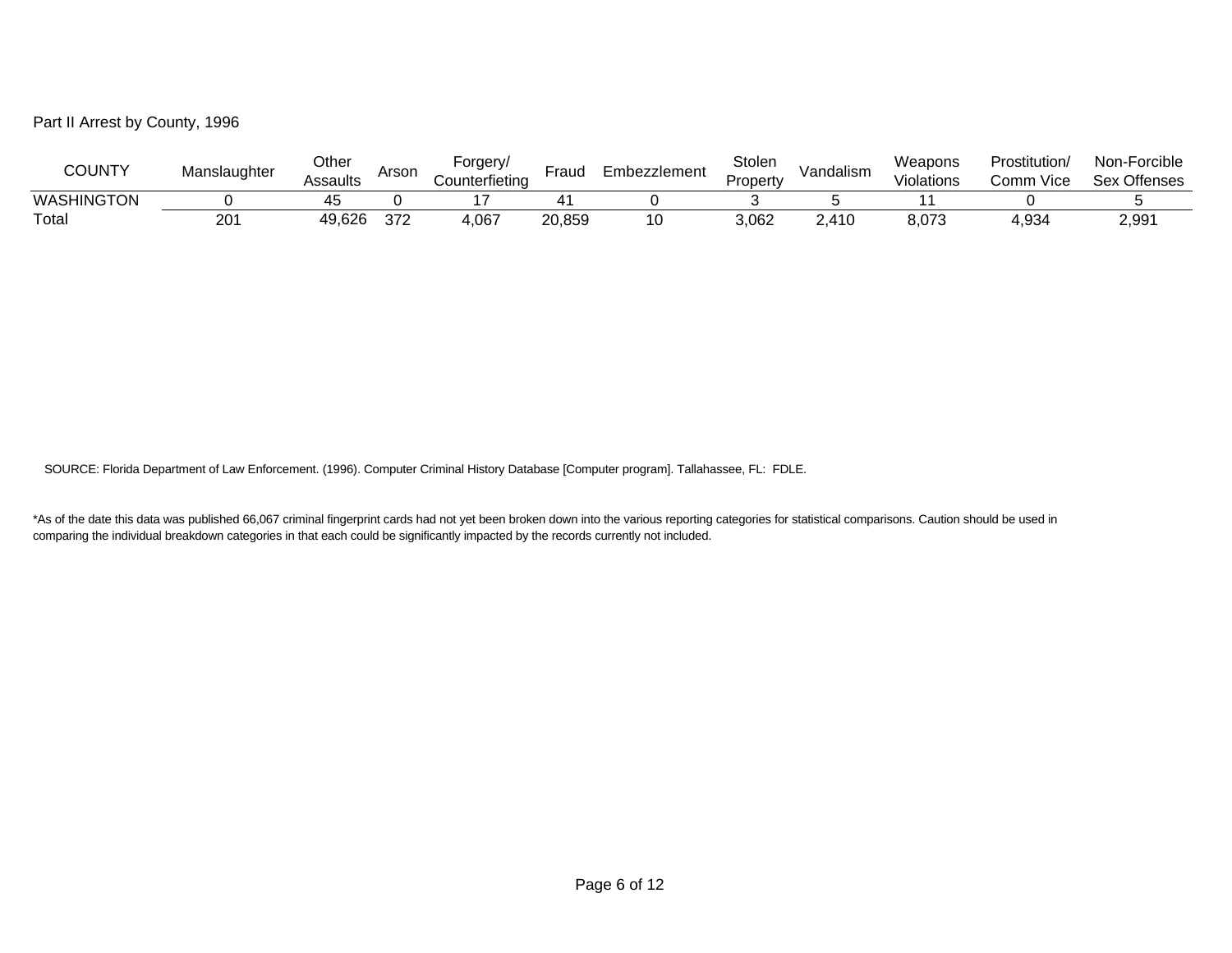Part II Arrest by County, 1996 (2)

| <b>COUNTY</b>       | Sale Opium/<br>Cocaine | Sale<br>Marijuana | Sale<br>Synthetic<br><b>Narcotics</b> | Sale Other<br>Dangerous | Possess<br>Opium/<br>Cocaine | Possess<br>Marijuana | Possess<br>Synthetic | Possess<br>Other | Bookmaking | Number/<br>Lottery | All Other<br>Gambling |
|---------------------|------------------------|-------------------|---------------------------------------|-------------------------|------------------------------|----------------------|----------------------|------------------|------------|--------------------|-----------------------|
| <b>ALACHUA</b>      | 229                    | 23                | 0                                     | 28                      | 475                          | 380                  | $\mathbf 0$          | 289              |            |                    | 2                     |
| <b>BAKER</b>        | 9                      | 4                 | 0                                     | 0                       | 9                            | 57                   | 0                    | 18               | 0          | 0                  | $\Omega$              |
| <b>BAY</b>          | 155                    | 30                | 0                                     | 19                      | 202                          | 221                  | 0                    | 69               | 0          | 0                  |                       |
| <b>BRADFORD</b>     | 37                     |                   | 0                                     |                         | 28                           | 61                   | 0                    | 41               | 0          | 0                  |                       |
| <b>BREVARD</b>      | 301                    | 54                | 0                                     | 82                      | 571                          | 705                  |                      | 344              | 3          | 2                  |                       |
| <b>BROWARD</b>      | 1,368                  | 246               |                                       | 116                     | 3,858                        | 1,317                | $\Omega$             | 436              | 2          | 4                  | 42                    |
| <b>CALHOUN</b>      |                        | 10                | 0                                     | 0                       | 9                            | 35                   | 0                    | 3                | 0          | 0                  | $\Omega$              |
| <b>CHARLOTTE</b>    | 22                     | 11                | 0                                     | 155                     | 27                           | 73                   | 0                    | 51               |            | 0                  |                       |
| <b>CITRUS</b>       | 16                     | 15                | 0                                     | $\overline{2}$          | 12                           | 92                   | 0                    | 18               | 0          | 0                  | ∩                     |
| <b>CLAY</b>         | 87                     | 34                | 0                                     | 14                      | 54                           | 160                  | $\Omega$             | 57               | 0          | 0                  |                       |
| <b>COLLIER</b>      | 359                    | 23                | 0                                     | 23                      | 203                          | 234                  | $\Omega$             | 100              | 0          |                    |                       |
| <b>COLUMBIA</b>     | 76                     | 11                | 0                                     | $\overline{7}$          | 135                          | 180                  | 0                    | 23               | 0          | 0                  |                       |
| <b>DADE</b>         | 1,879                  | 655               | 0                                     | 46                      | 4,199                        | 1,601                | 0                    | 487              | 18         | 12                 | 69                    |
| <b>DESOTO</b>       | 35                     | 8                 | 0                                     | 0                       | 28                           | 44                   | 0                    | 6                | 0          | $\Omega$           | $\Omega$              |
| <b>DIXIE</b>        | 10                     | $\overline{2}$    | 0                                     | $\overline{2}$          | 11                           | 12                   | $\Omega$             | 3                | $\Omega$   | 0                  |                       |
| <b>DUVAL</b>        | 820                    | 164               | 0                                     | 59                      | 1,212                        | 1,657                | 0                    | 1,132            | 0          | 0                  | 2                     |
| <b>ESCAMBIA</b>     | 167                    | 55                | 0                                     | 37                      | 700                          | 626                  | 0                    | 112              | 3          | 0                  | 30                    |
| <b>FLAGLER</b>      | 20                     | $\overline{2}$    | 0                                     | 13                      | 44                           | 79                   | 0                    | 10               | 0          | 0                  | 0                     |
| <b>FRANKLIN</b>     | 11                     |                   | 0                                     |                         | 6                            | 6                    | 0                    | 5                | 0          | 0                  |                       |
| <b>GADSDEN</b>      | 55                     | 32                | 0                                     | 2                       | 36                           | 62                   | $\Omega$             | 20               | $\Omega$   | 0                  |                       |
| <b>GILCHRIST</b>    | 2                      | $\overline{c}$    | 0                                     | 0                       |                              | 9                    | 0                    |                  | 0          | 0                  |                       |
| <b>GLADES</b>       | 10                     | 0                 | 0                                     | 0                       | 8                            | 12                   | 0                    | 0                | 0          | 0                  |                       |
| <b>GULF</b>         | 17                     | 7                 | 0                                     | 0                       | 5                            | 19                   | 0                    | 2                | 0          | 0                  |                       |
| <b>HAMILTON</b>     | 3                      | $\Omega$          | 0                                     | 14                      | 5                            | 6                    | $\Omega$             | 6                | 0          | 0                  |                       |
| <b>HARDEE</b>       | 14                     |                   | 0                                     | 13                      | 26                           | 49                   | $\Omega$             | 36               | 0          | 0                  |                       |
| <b>HENDRY</b>       | 10                     | 9                 | 0                                     | 3                       | 44                           | 63                   | 0                    | 17               | 0          | 0                  |                       |
| <b>HERNANDO</b>     | 61                     | 17                | 0                                     | 9                       | 48                           | 108                  | 0                    | 27               | 0          | 0                  | 0                     |
| <b>HIGHLANDS</b>    | 20                     | $\overline{7}$    | 0                                     | 6                       | 46                           | 89                   | $\Omega$             | 40               | $\Omega$   | 0                  | $\Omega$              |
| <b>HILLSBOROUGH</b> | 839                    | 168               | 0                                     | 71                      | 1,727                        | 1,166                | 0                    | 109              | 0          | 0                  | 21                    |
| <b>HOLMES</b>       | $\overline{2}$         | 0                 | 0                                     | 0                       |                              | 18                   | 0                    | 5                | 0          | 0                  | $\Omega$              |
| <b>INDIAN RIVER</b> | 47                     | 13                | $\Omega$                              | 30                      | 78                           | 177                  | $\Omega$             | 52               | $\Omega$   | 0                  | 0                     |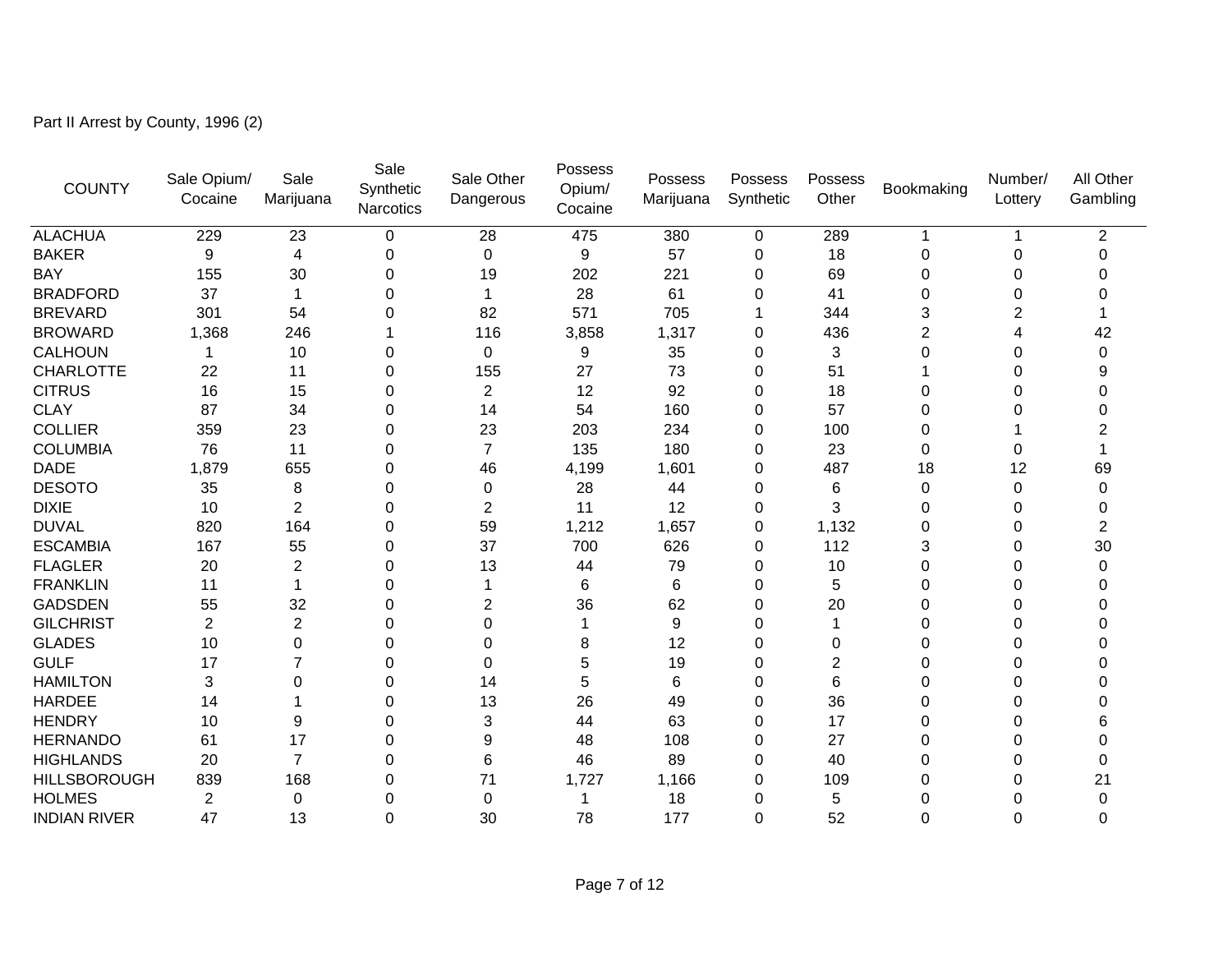Part II Arrest by County, 1996 (2)

| <b>COUNTY</b>     | Sale Opium/<br>Cocaine | Sale<br>Marijuana | Sale<br>Synthetic<br>Narcotics | Sale Other<br>Dangerous | Possess<br>Opium/<br>Cocaine | Possess<br>Marijuana | Possess<br>Synthetic | Possess<br>Other | Bookmaking | Number/<br>Lottery | All Other<br>Gambling |
|-------------------|------------------------|-------------------|--------------------------------|-------------------------|------------------------------|----------------------|----------------------|------------------|------------|--------------------|-----------------------|
| <b>JACKSON</b>    | 26                     | 0                 | 0                              | 0                       | 13                           | 27                   | 0                    | 9                | 0          | 0                  | $\Omega$              |
| <b>JEFFERSON</b>  | $\overline{c}$         | 6                 | 0                              | Δ                       | 21                           | 30                   | 0                    | 21               | $\Omega$   | 0                  | O                     |
| LAFAYETTE         | 0                      | $\overline{c}$    | 0                              | 0                       | 0                            | 3                    | 0                    |                  | 0          | 0                  |                       |
| LAKE              | 133                    | 26                | 0                              | 13                      | 108                          | 211                  | $\Omega$             | 55               | 0          | 0                  |                       |
| <b>LEE</b>        | 192                    | 24                | 0                              | 18                      | 355                          | 469                  | 0                    | 75               | 0          | 0                  |                       |
| <b>LEON</b>       | 97                     | 26                | 0                              | 32                      | 400                          | 372                  | 0                    | 276              | 0          | 0                  |                       |
| LEVY              | 37                     | 6                 | 0                              | $\overline{2}$          | 26                           | 33                   | $\Omega$             | 18               | 0          | 0                  | O                     |
| <b>LIBERTY</b>    | 0                      |                   | 0                              | $\overline{2}$          | 0                            | 0                    | 0                    | 0                | 0          | 0                  | O                     |
| <b>MADISON</b>    | 17                     | 13                | 0                              | $\Omega$                | 24                           | 74                   | $\Omega$             | 6                | 0          | 0                  |                       |
| <b>MANATEE</b>    | 264                    | 21                | 0                              | 12                      | 399                          | 282                  | 0                    | 142              | 0          | 0                  |                       |
| <b>MARION</b>     | 201                    | 25                | 0                              | 16                      | 212                          | 75                   | 0                    | 17               | 0          | 0                  |                       |
| <b>MARTIN</b>     | 77                     | 11                | 0                              | 4                       | 238                          | 220                  | $\Omega$             | 86               | 0          | 0                  |                       |
| <b>MONROE</b>     | 203                    | 17                | 0                              | 38                      | 171                          | 180                  | 0                    | 172              | 0          | $\Omega$           |                       |
| <b>NASSAU</b>     | 59                     | 7                 | 0                              |                         | 54                           | 109                  | 0                    | 11               | 0          | 0                  |                       |
| <b>OKALOOSA</b>   | 22                     | 5                 | 0                              |                         | 84                           | 168                  | 0                    | 45               | 0          | 0                  |                       |
| <b>OKEECHOBEE</b> | 15                     | 18                | 0                              |                         | 39                           | 62                   | 0                    | 17               | 0          | 0                  | 0                     |
| <b>ORANGE</b>     | 906                    | 122               | 0                              | 70                      | 1,878                        | 1,475                | 0                    | 1,053            |            | 7                  | 12                    |
| <b>OSCEOLA</b>    | 37                     | 14                | 0                              | 27                      | 308                          | 165                  | 0                    | 78               | 0          | 0                  | $\mathbf{0}$          |
| PALM BEACH        | 1,577                  | 102               |                                | 44                      | 1,599                        | 1,020                |                      | 452              | 10         | 14                 | 17                    |
| <b>PASCO</b>      | 71                     | 44                | 0                              | 47                      | 109                          | 291                  | 0                    | 48               | $\Omega$   | $\Omega$           | $\Omega$              |
| <b>PINELLAS</b>   | 780                    | 223               | 0                              | 107                     | 1,888                        | 1,293                | 0                    | 339              | 0          |                    | 16                    |
| <b>POLK</b>       | 282                    | 51                | 0                              | 106                     | 753                          | 598                  | 0                    | 323              |            | 0                  |                       |
| <b>PUTNAM</b>     | 46                     | 16                | 0                              | 102                     | 132                          | 97                   | 0                    | 52               | 0          | 0                  |                       |
| ST. JOHNS         | 25                     | 3                 | 0                              | 26                      | 101                          | 161                  | 0                    | 88               | 0          | $\Omega$           | 0                     |
| <b>ST. LUCIE</b>  | 171                    | 70                | 0                              | 16                      | 282                          | 379                  | 0                    | 100              |            | $\overline{2}$     | 33                    |
| <b>SANTA ROSA</b> | 17                     | 21                | 0                              | $\sqrt{5}$              | 14                           | 127                  | 0                    | 11               | 0          | 0                  | 0                     |
| <b>SARASOTA</b>   | 227                    | 49                | 0                              | 26                      | 523                          | 528                  | 0                    | 277              | 0          | 0                  |                       |
| <b>SEMINOLE</b>   | 153                    | 41                | 0                              | 59                      | 290                          | 381                  | 0                    | 290              | 0          | 0                  |                       |
| <b>SUMTER</b>     | 29                     |                   | 0                              |                         | 16                           | 40                   | 0                    | 15               | 0          | 0                  |                       |
| <b>SUWANNEE</b>   | 14                     | 5                 | 0                              | 8                       | 19                           | 22                   | 0                    | 8                | 0          | 0                  |                       |
| <b>TAYLOR</b>     | 12                     | 3                 | $\Omega$                       | $\overline{2}$          | 35                           | 24                   | 0                    | 3                | $\Omega$   | $\Omega$           | $\Omega$              |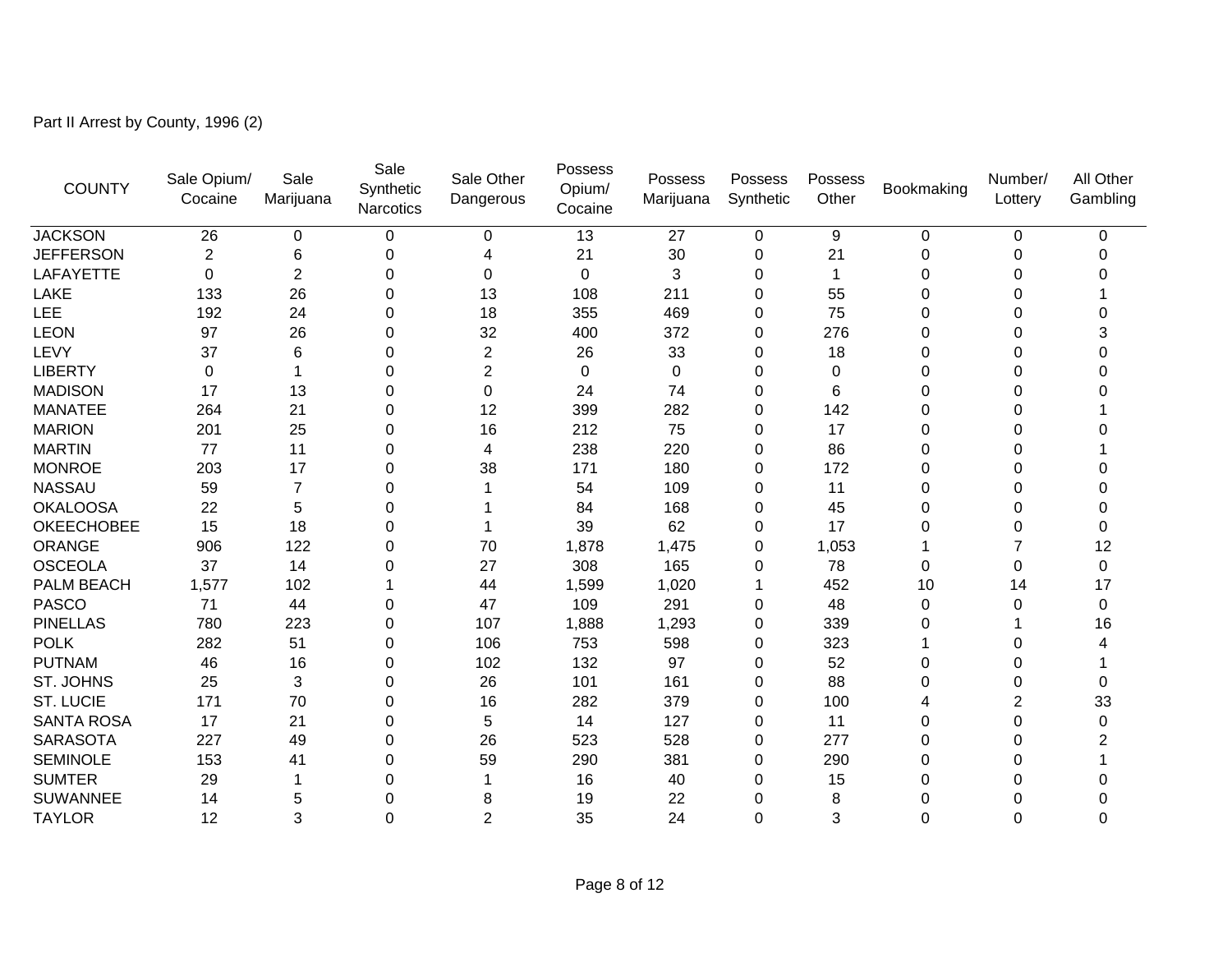| Part II Arrest by County, 1996 (2) |  |  |
|------------------------------------|--|--|
|------------------------------------|--|--|

| <b>COUNTY</b>     | Sale Opium/<br>Cocaine | Sale<br>Marijuana | Sale<br>Synthetic<br><b>Narcotics</b> | Sale Other<br>Dangerous | Possess<br>Opium/<br>Cocaine | <b>Possess</b><br>Marijuana | <b>Possess</b><br>Synthetic | <b>Possess</b><br>Other | Bookmaking | Number/<br>Lottery | All Other<br>Gambling |
|-------------------|------------------------|-------------------|---------------------------------------|-------------------------|------------------------------|-----------------------------|-----------------------------|-------------------------|------------|--------------------|-----------------------|
| union             |                        |                   |                                       |                         |                              |                             |                             |                         |            |                    |                       |
| <b>VOLUSIA</b>    | 466                    |                   |                                       | 108                     | ,259                         | 078, ا                      |                             | 303                     |            |                    |                       |
| <b>WAKULLA</b>    |                        |                   |                                       | 10                      |                              | 10                          |                             | 6                       |            |                    |                       |
| <b>WALTON</b>     | 32                     | 16                |                                       | .5                      | 21                           | 72                          |                             | 15                      |            |                    |                       |
| <b>WASHINGTON</b> |                        |                   |                                       |                         |                              | 27                          |                             | о                       |            |                    |                       |
| Total             | 12,884                 | 2,677             | ◠                                     | .670                    | 25,196                       | 19,426                      |                             | 7,942                   | 46         | 44                 | 281                   |

SOURCE: Florida Department of Law Enforcement. (1996). Computer Criminal History Database [Computer program]. Tallahassee, FL: FDLE.

\*As of the date this data was published 66,067 criminal fingerprint cards had not yet been broken down into the various reporting categories for statistical comparisons. Caution should be used in comparing the individual breakdown categories in that each could be significantly impacted by the records currently not included.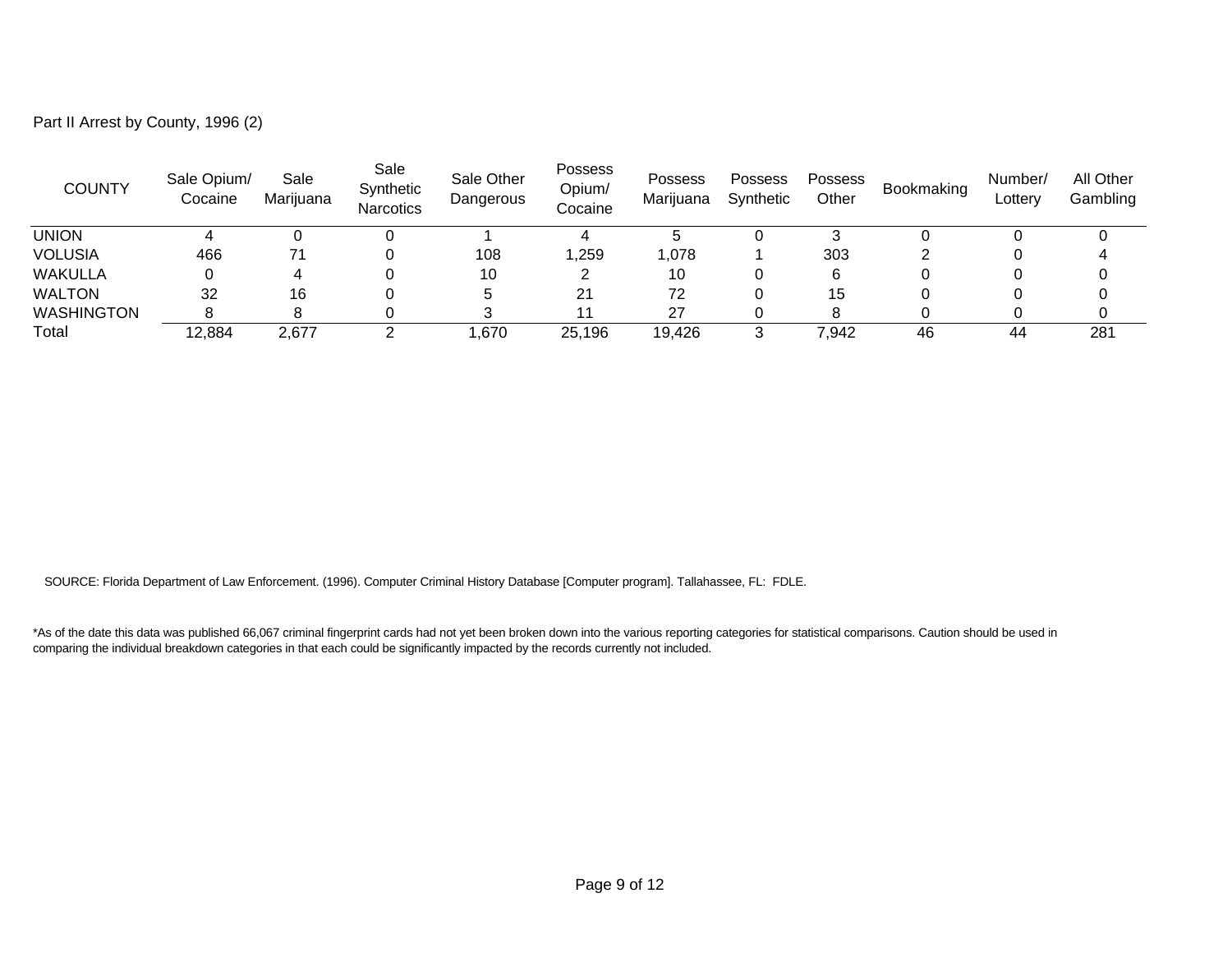Part II Arrest by County, 1996 (3)

| <b>COUNTY</b>       | Offense<br>Against<br>Family | <b>DUI</b> | Liquor<br>Laws | <b>Drunkenness</b> | Disorderly<br>Conduct | Vagrancy         | All Other<br><b>Offenses</b> | Suspicion | Curfew/<br>Loitering | Runaways |
|---------------------|------------------------------|------------|----------------|--------------------|-----------------------|------------------|------------------------------|-----------|----------------------|----------|
| <b>ALACHUA</b>      | 119                          | 562        | 6              | 61                 | 132                   | 0                | 1,779                        | 0         | 14                   | 0        |
| <b>BAKER</b>        | 50                           | 31         | 0              | 20                 | 7                     | 0                | 71                           | 0         | 0                    | 0        |
| <b>BAY</b>          | 20                           | 487        | 3              | 21                 | 87                    | 0                | 1,598                        | 0         | 9                    | 0        |
| <b>BRADFORD</b>     | 9                            | 71         | 1              | 27                 | 8                     | 0                | 213                          | 0         | 0                    | 0        |
| <b>BREVARD</b>      | 121                          | 1,630      | 11             | 253                | 128                   | 0                | 5,311                        | 0         | 37                   | 0        |
| <b>BROWARD</b>      | 105                          | 1,353      | 25             | 104                | 2,068                 | $\mathbf 0$      | 7,083                        | 0         | 178                  | 0        |
| <b>CALHOUN</b>      | $\overline{c}$               | 76         | 1              | 3                  | 5                     | $\mathbf 0$      | 27                           | 0         | 0                    | 0        |
| <b>CHARLOTTE</b>    | 12                           | 346        | 1              | 35                 | 20                    | 0                | 905                          | 0         | 27                   | 0        |
| <b>CITRUS</b>       | 14                           | 207        | 1              | 21                 | 13                    | $\boldsymbol{0}$ | 742                          | 0         | 12                   | 0        |
| <b>CLAY</b>         | 35                           | 383        | 5              | 88                 | 13                    | $\boldsymbol{0}$ | 554                          | 0         | 3                    | 0        |
| <b>COLLIER</b>      | 12                           | 755        | 0              | 23                 | 80                    | 0                | 2,262                        | $\Omega$  | 17                   | 0        |
| <b>COLUMBIA</b>     | 66                           | 188        | 0              | 91                 | 37                    | $\mathbf 0$      | 1,078                        | 0         | 9                    | 0        |
| <b>DADE</b>         | 176                          | 6,646      | 11             | 439                | 1,544                 | 0                | 6,797                        | 0         | 1,025                | 0        |
| <b>DESOTO</b>       | 56                           | 95         | 0              | 44                 | 17                    | $\mathbf 0$      | 424                          | 0         |                      | 0        |
| <b>DIXIE</b>        | 19                           | 44         | 1              | 17                 | $\overline{c}$        | 0                | 121                          | 0         |                      | 0        |
| <b>DUVAL</b>        | 158                          | 3,518      | 8              | 28                 | 12                    | $\mathbf 0$      | 3,960                        | 0         | 0                    | 0        |
| <b>ESCAMBIA</b>     | 46                           | 1,421      | 3              | 44                 | 123                   | $\boldsymbol{0}$ | 4,490                        | 0         | 24                   | 0        |
| <b>FLAGLER</b>      | 13                           | 129        | 1              | 25                 | 14                    | $\mathbf 0$      | 235                          | 0         | 3                    | 0        |
| <b>FRANKLIN</b>     | 12                           | 44         | $\overline{c}$ | 13                 | 8                     | $\Omega$         | 106                          | 0         | 0                    | 0        |
| <b>GADSDEN</b>      | 19                           | 161        | 1              | 43                 | 39                    | $\mathbf 0$      | 653                          | 0         | $\overline{2}$       | 0        |
| <b>GILCHRIST</b>    | 24                           | 28         | 0              | 9                  | $\overline{c}$        | 0                | 77                           | 0         | 0                    | 0        |
| <b>GLADES</b>       | 3                            | 22         | 0              | 1                  | 5                     | 0                | 87                           | 0         | 5                    | 0        |
| <b>GULF</b>         | 27                           | 59         | 1              | 4                  | 10                    | 0                | 213                          | 0         | 1                    | 0        |
| <b>HAMILTON</b>     | 33                           | 36         | 0              | 5                  | 15                    | $\mathbf 0$      | 120                          | 0         | 0                    | 0        |
| <b>HARDEE</b>       | 42                           | 180        | 0              | 20                 | 29                    | 0                | 346                          | 0         | $\overline{2}$       | 0        |
| <b>HENDRY</b>       | 31                           | 144        | 1              | 39                 | 38                    | 0                | 479                          | 0         | 9                    | 0        |
| <b>HERNANDO</b>     | 32                           | 479        | 0              | 6                  | 7                     | $\mathbf 0$      | 766                          | 0         | 6                    | 0        |
| <b>HIGHLANDS</b>    | 159                          | 159        | 3              | 17                 | 39                    | 0                | 983                          | 0         | 9                    | 0        |
| <b>HILLSBOROUGH</b> | 151                          | 40         | 1              | 0                  | 195                   | $\mathbf 0$      | 8,338                        | 0         | 3                    | 0        |
| <b>HOLMES</b>       | 14                           | 18         | 0              | 11                 | 8                     | $\mathbf 0$      | 61                           | 0         | 0                    | 0        |
| <b>INDIAN RIVER</b> | 28                           | 530        | 4              | 125                | 21                    | 0                | 1,000                        | 0         | 4                    | 0        |
| <b>JACKSON</b>      | 6                            | 49         | 1              | 17                 | 19                    | $\Omega$         | 507                          | $\Omega$  | 1                    | 0        |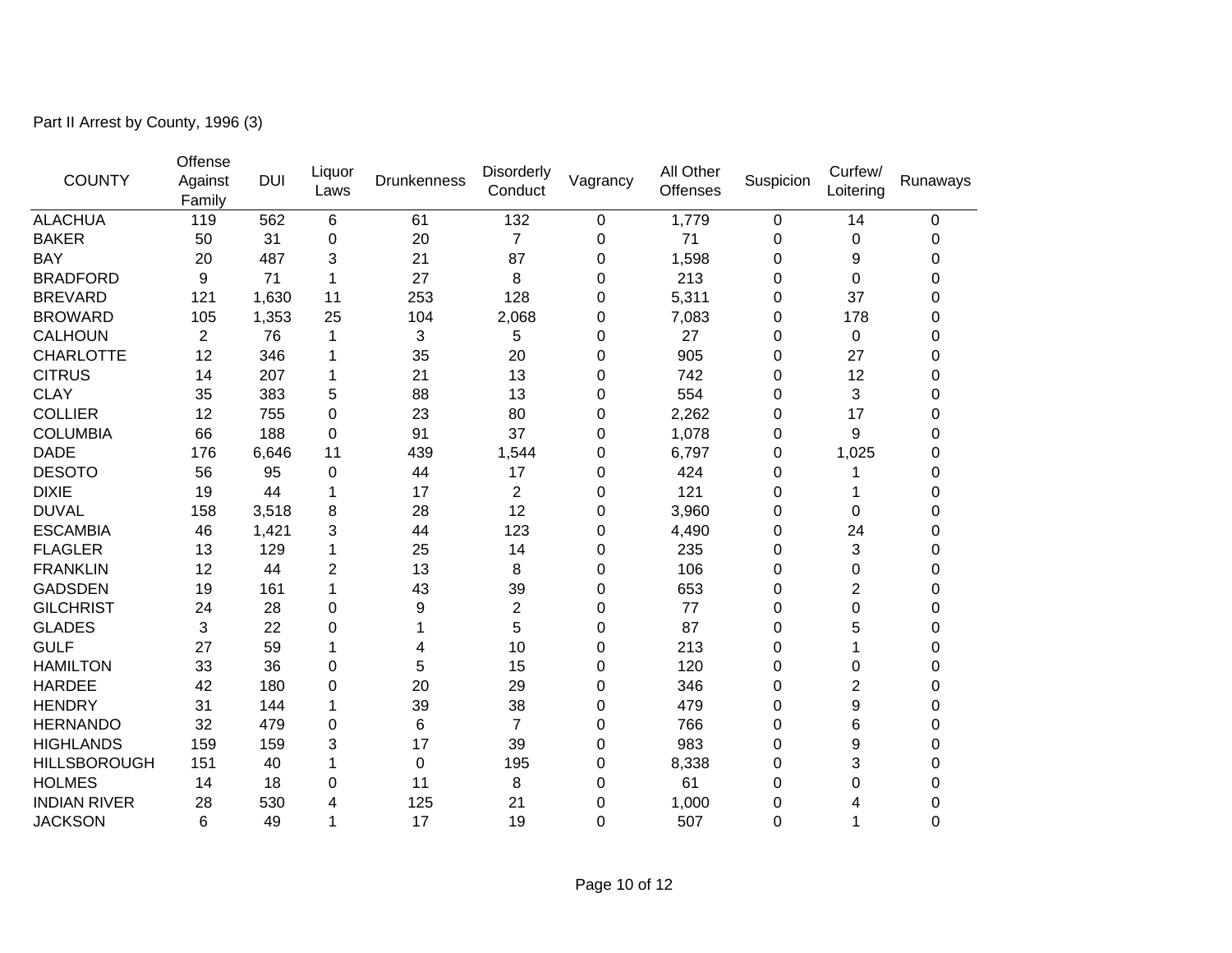Part II Arrest by County, 1996 (3)

| <b>COUNTY</b>     | Offense<br>Against<br>Family | <b>DUI</b> | Liquor<br>Laws | <b>Drunkenness</b> | Disorderly<br>Conduct | Vagrancy    | All Other<br>Offenses | Suspicion | Curfew/<br>Loitering | Runaways    |
|-------------------|------------------------------|------------|----------------|--------------------|-----------------------|-------------|-----------------------|-----------|----------------------|-------------|
| <b>JEFFERSON</b>  | 5                            | 54         | 0              | 8                  | 13                    | 0           | 238                   | $\Omega$  | $\mathbf{1}$         | 0           |
| LAFAYETTE         | $\overline{c}$               | 16         | 0              | 4                  | 1                     | 0           | 29                    | 0         | 0                    | 0           |
| <b>LAKE</b>       | 35                           | 526        | 7              | 64                 | 54                    | 0           | 2,041                 | 0         | 15                   | 0           |
| LEE               | 24                           | 1,138      | 0              | 8                  | 28                    | 0           | 1,352                 | 0         | 114                  | 0           |
| <b>LEON</b>       | 109                          | 637        | 9              | 27                 | 115                   | 0           | 2,234                 | 0         | 28                   | 0           |
| LEVY              | 50                           | 48         | 0              | 18                 | 5                     | 0           | 194                   | 0         | $\overline{c}$       | 0           |
| <b>LIBERTY</b>    | 0                            | 0          | 0              | 0                  | 0                     | 0           | 0                     | 0         | 0                    | 0           |
| <b>MADISON</b>    | 51                           | 77         | 0              | 26                 | 24                    | 0           | 379                   | 0         | 0                    | 0           |
| <b>MANATEE</b>    | 37                           | 601        | 6              | 78                 | 97                    | 0           | 2,747                 | 0         | 5                    | 0           |
| <b>MARION</b>     | 23                           | 593        | 0              | 1                  | 4                     | 0           | 858                   | 0         | 0                    | 0           |
| <b>MARTIN</b>     | 23                           | 941        | $\overline{2}$ | 128                | 44                    | 0           | 1,826                 | 0         | 20                   | 0           |
| <b>MONROE</b>     | 21                           | 687        | 1              | 138                | 197                   | 0           | 1,827                 | 0         | 6                    | 0           |
| <b>NASSAU</b>     | 52                           | 106        | 0              | 21                 | 17                    | 0           | 237                   | 0         | $\overline{2}$       | 0           |
| <b>OKALOOSA</b>   | 19                           | 355        | 3              | 53                 | 52                    | $\mathbf 0$ | 1,060                 | $\Omega$  | 16                   | 0           |
| <b>OKEECHOBEE</b> | 36                           | 178        | $\overline{2}$ | 63                 | 27                    | $\Omega$    | 687                   | 0         | 4                    | 0           |
| <b>ORANGE</b>     | 81                           | 3,286      | $\overline{2}$ | 125                | 141                   | 0           | 9,860                 | 0         | 29                   | 0           |
| <b>OSCEOLA</b>    | 47                           | 316        | 1              | 59                 | 43                    | $\mathbf 0$ | 1,264                 | 0         | 51                   | 0           |
| <b>PALM BEACH</b> | 86                           | 2,853      | 4              | 126                | 316                   | 0           | 9,058                 | $\Omega$  | 102                  | 0           |
| <b>PASCO</b>      | 86                           | 1,394      | 12             | 20                 | 46                    | 0           | 2,438                 | 0         | 9                    | $\mathbf 0$ |
| <b>PINELLAS</b>   | 326                          | 3,445      | 8              | 516                | 656                   | 0           | 8,287                 | 0         | 194                  | 0           |
| <b>POLK</b>       | 113                          | 891        | 7              | 30                 | 130                   | 0           | 2,130                 | 0         | 19                   | 0           |
| <b>PUTNAM</b>     | 13                           | 215        | $\overline{2}$ | 30                 | 57                    | $\mathbf 0$ | 1,032                 | 0         | 6                    | 0           |
| ST. JOHNS         | 26                           | 350        | $\overline{2}$ | 20                 | 111                   | 0           | 750                   | $\Omega$  | 4                    | 0           |
| <b>ST. LUCIE</b>  | 32                           | 789        | 3              | 158                | 171                   | 0           | 2,415                 | 0         | 6                    | 0           |
| <b>SANTA ROSA</b> | 15                           | 307        | 5              | 20                 | 18                    | $\mathbf 0$ | 869                   | 0         | 1                    | 0           |
| <b>SARASOTA</b>   | 67                           | 1,243      | 3              | 40                 | 83                    | 0           | 2,597                 | 0         | 10                   | 0           |
| <b>SEMINOLE</b>   | 159                          | 445        | 0              | 8                  | 14                    | 0           | 1,032                 | 0         | 6                    | 0           |
| <b>SUMTER</b>     | 13                           | 80         | $\overline{2}$ | 1                  | 4                     | 0           | 255                   | 0         | 2                    | 0           |
| <b>SUWANNEE</b>   | 15                           | 101        | $\mathbf{1}$   | 22                 | 14                    | 0           | 370                   | 0         | 0                    | 0           |
| <b>TAYLOR</b>     | 18                           | 92         | 0              | 8                  | 12                    | 0           | 267                   | 0         | 2                    | 0           |
| <b>UNION</b>      | 32                           | 32         | 0              | 5                  | 7                     | $\Omega$    | 54                    | 0         | 1                    | 0           |
| <b>VOLUSIA</b>    | 75                           | 1,977      | 5              | 321                | 389                   | 0           | 6,801                 | 0         | 75                   | 0           |